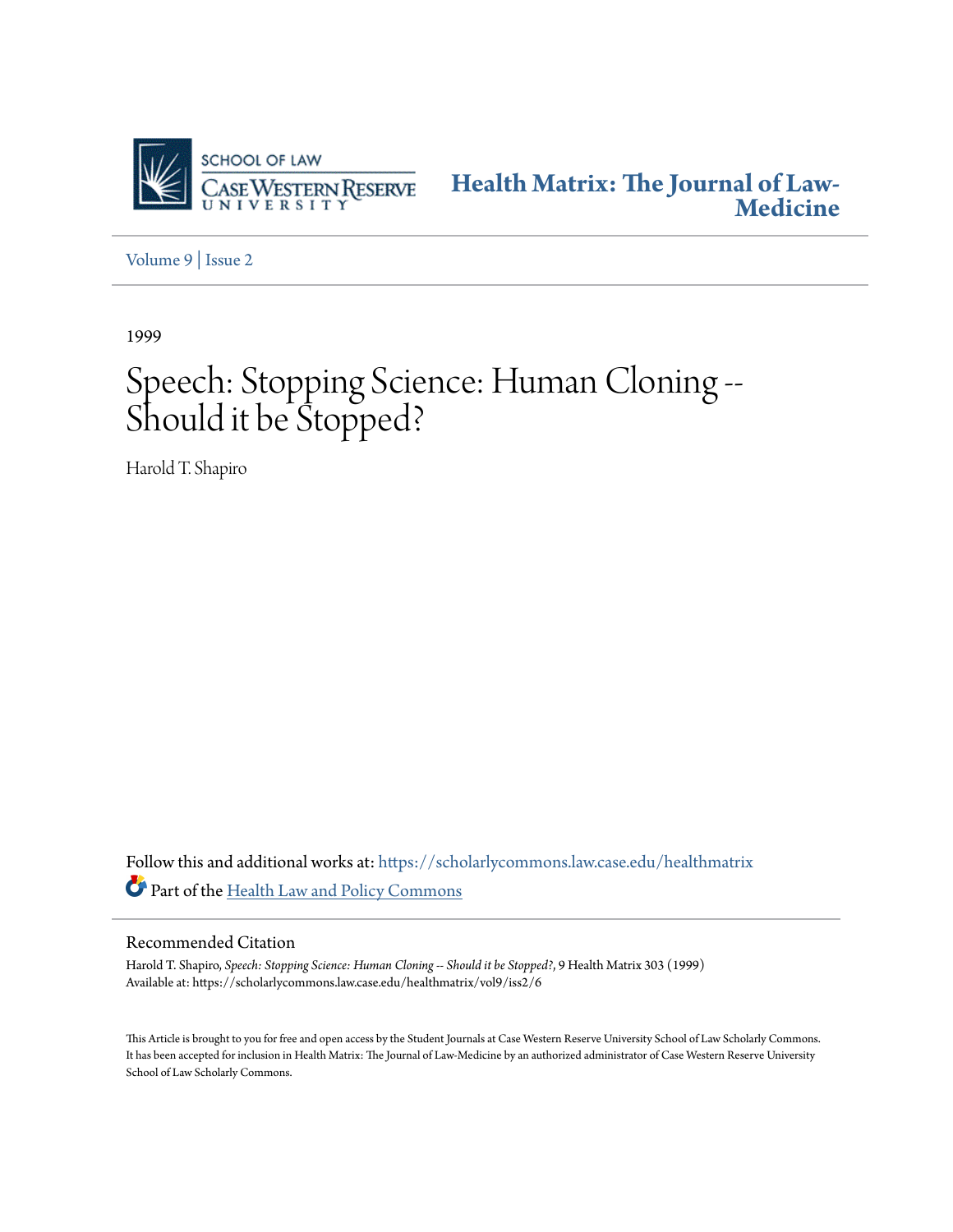### **SPEECH**

## **STOPPING SCIENCE: HUMAN CLONING - SHOULD IT BE STOPPED?**

*Harold T. Shapiro*<sup>†</sup>

**I MUST** ADMIT THAT "stopping" phrases like "Stopping Science" seem to have a magnetic resonance to them. Indeed, they have a certain bracing quality that not only beckons us to purposeful action, but often contains either an obvious imperative of some sort, such as "stop the violence," and/or an understandable wish, such as "stop AIDS" or "stop cancer." Indeed, we are now stopping so many things that there is a new literary genre dealing with the End of Empire, the End of History, the End of God, the End of Affluence, the End of Nation State, and so on.

Somewhat less frequently, a different class of "stopping" phrases is developed that urges us to stop something, or slow something down that most people think, on balance, is a very good thing. Here we are presented with a much more subtle matter. Although the rallying cry is intended, once again, to promise us a better world if only we will act, this time the promised prize is available only if we have the wisdom to see the futility of our current beliefs and the dangerous dynamic of our present circumstances. This special category of "stopping" phrase, therefore, attempts to call our attention not only to a complex matter, but to some previously "hidden" impact and/or meaning of developments in a particular area. Thus, for example, however positive developments in science and/or technology may seem, someone is suggesting that a deeper look into their full impact would, at the very

t Professor Harold T. Shapiro has been the President of Princeton University since 1988. Prior to that, he spent eight years as the President of the University of Michigan. Among his many interests is an interest in science policy. He has been chairman of the National Bioethics Advisory Committee, a commission which issued a report on cloning human beings in June, 1998. He has a Ph.D. in economics from Princeton University.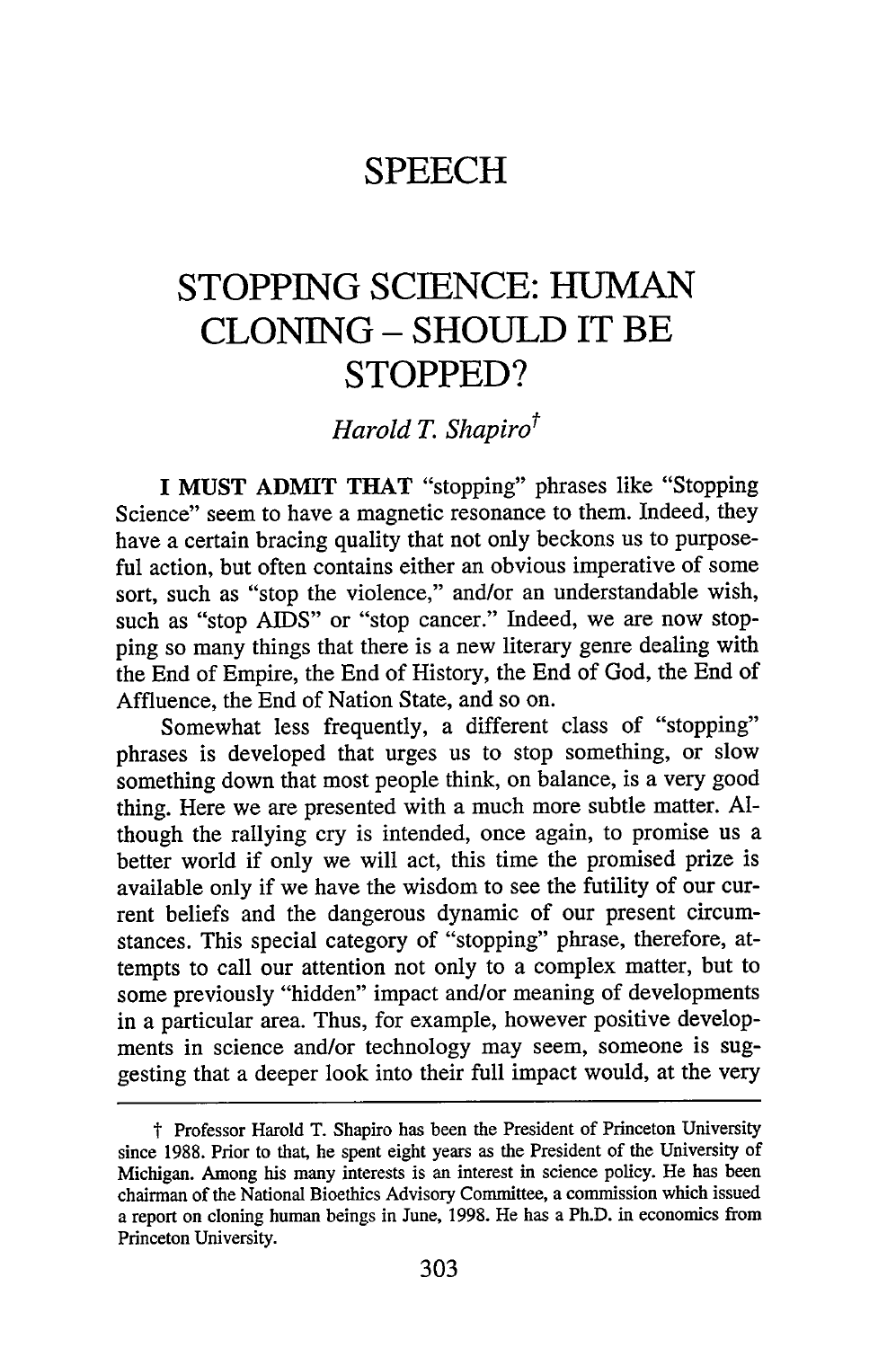least, generate some disquiet in our minds, particularly regarding the meaning of these new developments for our views regarding our own humanity and our "appropriate" role or place in our world.

In any case, these more subtle "rallying cries" not only call us to action, but call us to account for both our intellectual shortcomings and the lethargy that together prevent us poor souls from being agents of positive change. Such phrases, therefore, are simultaneously meant to mobilize us and to scold us for our previous blindness. It is in this category that phrases such as "Stopping Science" or "Stopping Progress" or "Stopping Religion" or "Stopping Technology" fall, and since they dare us to think anew about some central matters in our lives, our initial reactions are often "flight" (denial) or "fight" (denial again).

It is always challenging, and often bewildering, to look below the surface of things to uncover a "new truth" that suggests that one may need to replace previous beliefs with a new set of ideas. Fortunately, contemporary observers have lots of intellectual resources for attending to such situations, since a great deal of modem thought, from Darwin, Freud, Marx, and Einstein to the ideas that surround the more recent notion of the Social Construction of Reality, deals with the "uncovering" of truths that replace a set of former beliefs which have been revealed to have been badly mistaken or have been proven to be convenient myths. Thus, for example, our prevailing confidence in human competence, technology, and science may, in the fullness of time, turn out to be just another myth that needs to be modified or set aside!

I must confess, however, that of the many surprises I have encountered in an academic career spanning almost four decades, being asked to address a conference with the overall title of "Stopping Science" came as a bit of a surprise, although I expect that the organizers of the conference may be quite serious about the issue. In retrospect, it seems that I began my academic career at a less sophisticated (i.e. more naïve) moment in my life with the rather simple idea that I might, through teaching and scholarship, play a small role in advancing knowledge, thereby improving the human condition. Even then, I was aware that since ancient times some observers of the evolving human condition had associated technological and material progress with the dehumanization of mankind, but I thought of them (unjustly) as being on the fringes of society with little appreciation of the demonstrated capacity of science and technology not only to relieve human suffering, but to enhance the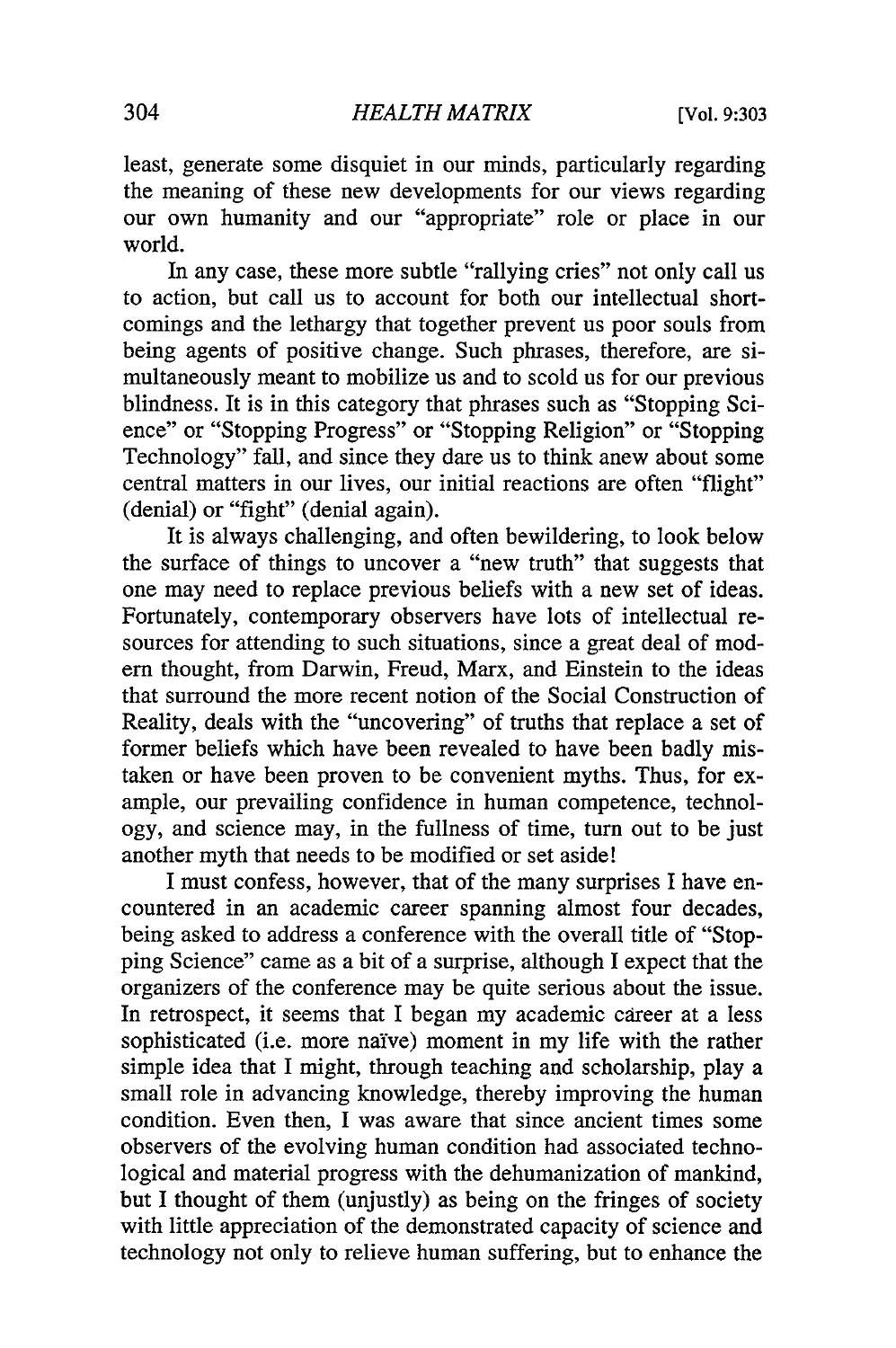expression of our own humanity. There were always those, I told myself, who had a self-interest in opposing change. Almost four decades later, despite my continued commitment to skepticism regarding all manner of current beliefs, I have a more nuanced view of these matters. My new perspective includes a great deal more respect of the need for all thoughtful citizens to consider not only the impact of science and technology on those cultural institutions, values, and other cultural commitments that sustain our individual and common life, but to contemplate both the proposition that the nature and speed of scientific and technological development are, in part, an optional matter, and that we are all faced with the challenge of finding a way to deal with the mystery that will always lie beyond science itself.

More specifically, however, why would anyone want to stop some branch of scientific investigation or interfere with the existing dynamic underlying the development of new technology? Even among those with great respect for the continuing contribution of science, there are, of course, ontological arguments having to do, for example, with deeply held views regarding the limits on appropriate human behavior and/or activity. In addition, there are purely secular concerns about the continued capacity of human institutions and nature itself to survive advancing science and technology and the associated desires to control and possess all. As Havelock Ellis commented in *The Dance of Life,*

The sun and the moon and the stars would have disappeared long ago . . . had they happened to be within the reach of predatory human hands.'

Indeed, concerns regarding all these issues are found throughout the historical record of Western civilization and are widespread in the Western literary tradition.

For example, the notion that science and technology is Janus $faced - both friend and foe - is a very old one. The idea that ad$ vances in science and technology bring both vast good and catastrophic evil is a truly ancient one and is, for instance, deeply embedded in classical Greek culture, where science and technology are often characterized as having brought both promise and peril, hope and despair. Moreover, even in those early days, the focus of concern was on the implications of our new knowledge for the

**<sup>1</sup>** HAVELOCK ELLis, THE DANCE OF LiFE **352** (Boston, Houghton Mifflin **1923).**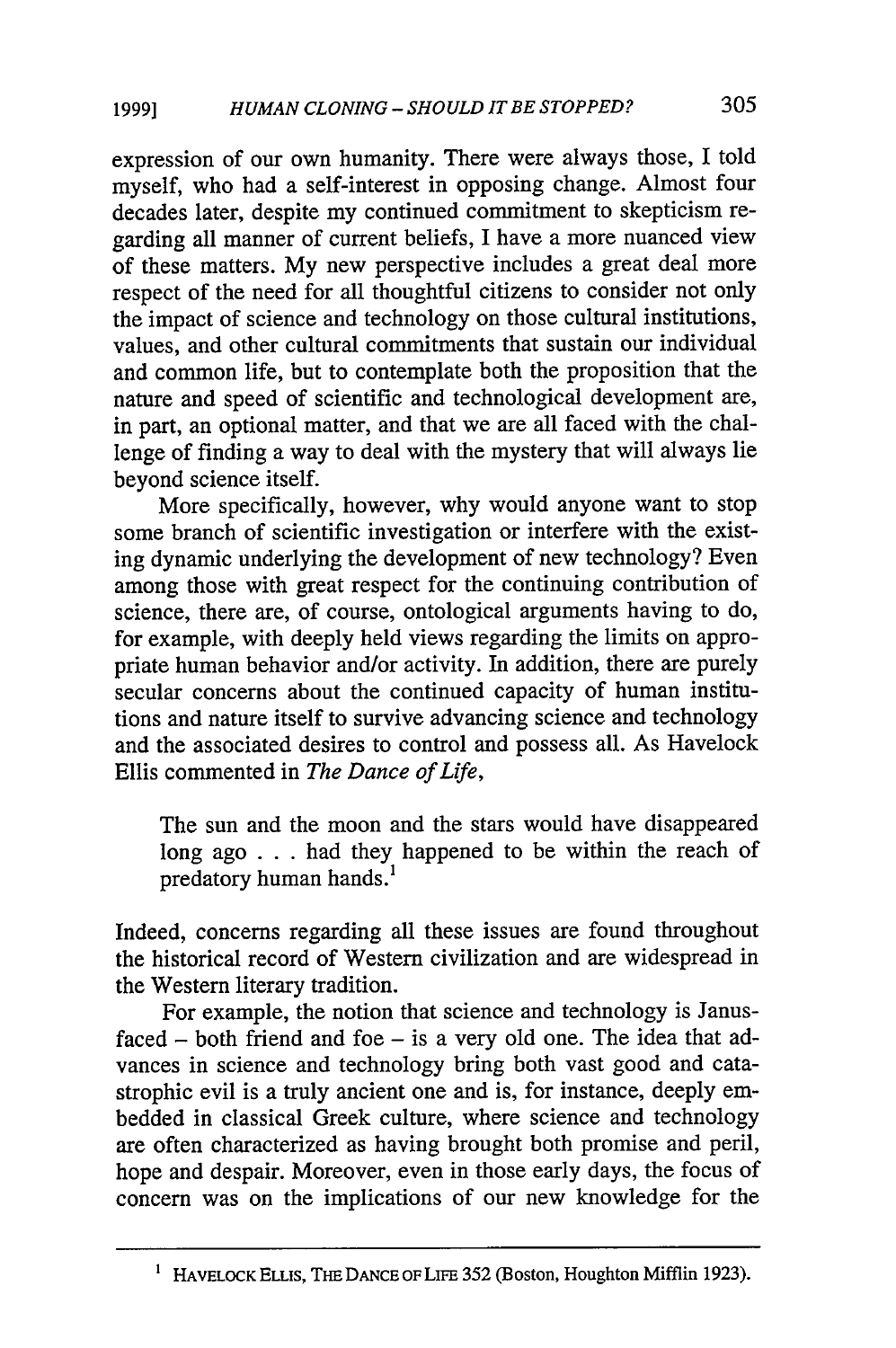meaning of being human and what new and perhaps dark human desires would be released by our new power. Since the earliest days, therefore, the issues have been: how do we understand the nature of what it means to be human within the context of our new knowledge about the natural world, and how will these developments influence the future of the human condition? This is a rather natural concern for those who think deeply about the nature of the human condition, as it is hard enough to know who we are, let alone what we shall become. Listen, however, to the voices of Ovid and Sophocles, who speak directly to the issue of mankind's evolving role and whether limits to our power are an essential aspect of our humanity.

What you want, my son, is dangerous, you ask for power beyond your strength and years: your lot is mortal. But what you ask is beyond the lot of mortals.2

Many things are formidable, and none more formidable than man .... And he wears away the highest of the gods, Earth, immortal and unwearying, as his ploughs go back and forth from year'to year .... Skillful beyond hope is the contrivance of his art, he advances sometimes to evil and other times to good . **. .** . May he who does such things never sit by my hearth or share my thoughts.<sup>3</sup>

These verses, and the countless others that have become part of the Western literary tradition, reflect the fact that just below the surface of our consciousness there has always been not only a great deal of pent-up anxiety regarding the impact of science and new technology both on a wide variety of honored practices, important values, and other longstanding cultural commitments, and on the inherent limits on the ability of science and technology to address important aspects of the human condition (e.g., the Faust Legend). Moreover, these concerns have always focused on the fact that science and technology seem to have very little to say about how human beings should act, or how they are to construct a coherent and secure narrative of their place in the scheme of things.

**<sup>2</sup>***See generally* OVID, METAMORPHOSES, BOOK **II, 16-17 (A.D.** Melville, trans., Oxford Univ. Press **1986).**

*<sup>&#</sup>x27; See generally* **SOPHOCLES,** ANTIGONE, **22-23** (Nicholas Rudall, trans. **1998).**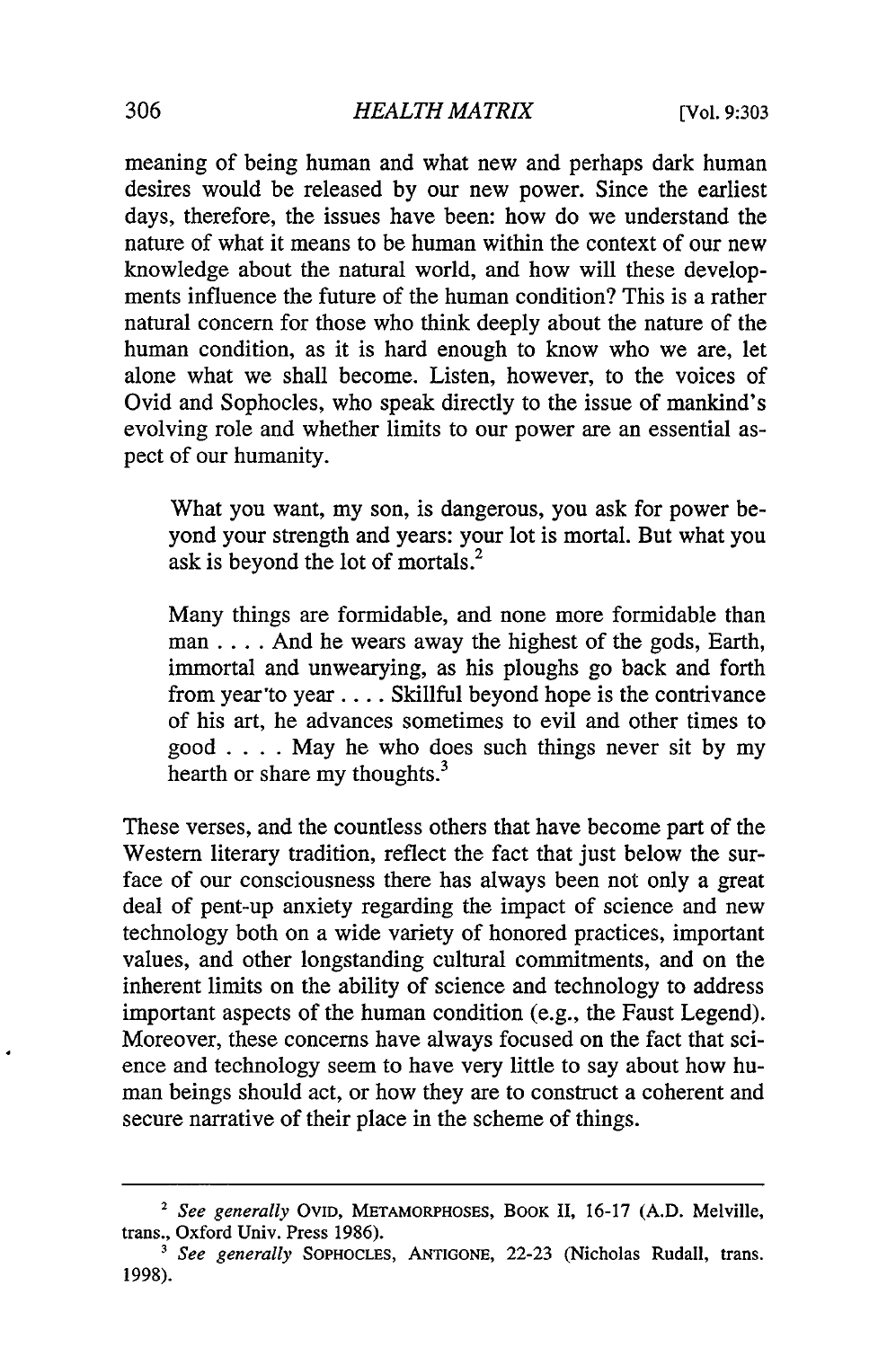Of course, alternative views about science and technology also have an ancient lineage. Aspects of the Judeo-Christian ethic, for example, particularly the notion of humankind's perpetual progress within the divine unfolding of history (e.g., the Exodus Story), have been responsible for, some would say, transforming a reverence for nature to a "mere" resource to support humankind's efforts to achieve their (and God's) program of upward progress. Consider the following verses from Genesis:

God said: Let us make humankind, in our image, according to our likeness! Let them have dominion over . . . all the Earth.. **.** . Bear fruit and be many and fill the Earth and subdue it!4

The same verses, of course, not only have a variety of interpretations, but also provide support for the widely held Western notion of the moral superiority of human life over other forms of life.

Whatever else one may say about science, one must allow that it can be quite subversive, since its focus on revealing the previously unseen reality of things works against the stability of current beliefs and our trust in or even reverence for certain values that are required to sustain certain valuable human institutions. While it may seem fine to have the "real truth" out (it certainly seems better than sustained ignorance!), our social institutions often rely on trust – as opposed to skepticism and even, as noted above, a reverence for a particular set of beliefs.

In our own time, of course, we must both celebrate and contend with the fact that science and technology are advancing at an unprecedented rapid pace. To the extent, therefore, that science works to undermine our faith in existing arrangements for our individual and common life, it is a moment of considerable reflection on the meaning of these developments. In addition to the rapid overall pace of scientific and technological progress, the current scientific environment is characterized by truly extraordinary advances in the life sciences and information technologies, and both of these areas have already had a deep impact on our social, political, cultural, and economic environment, New information technologies, for instance, have not only changed the way we work together, but are impacting the scientific agenda in almost all areas. Developments in life sciences - especially genetics - are intimately related not only to the clinical practice of medicine and all

<sup>4</sup> **GENESIS** 1:26-28 (American Standard).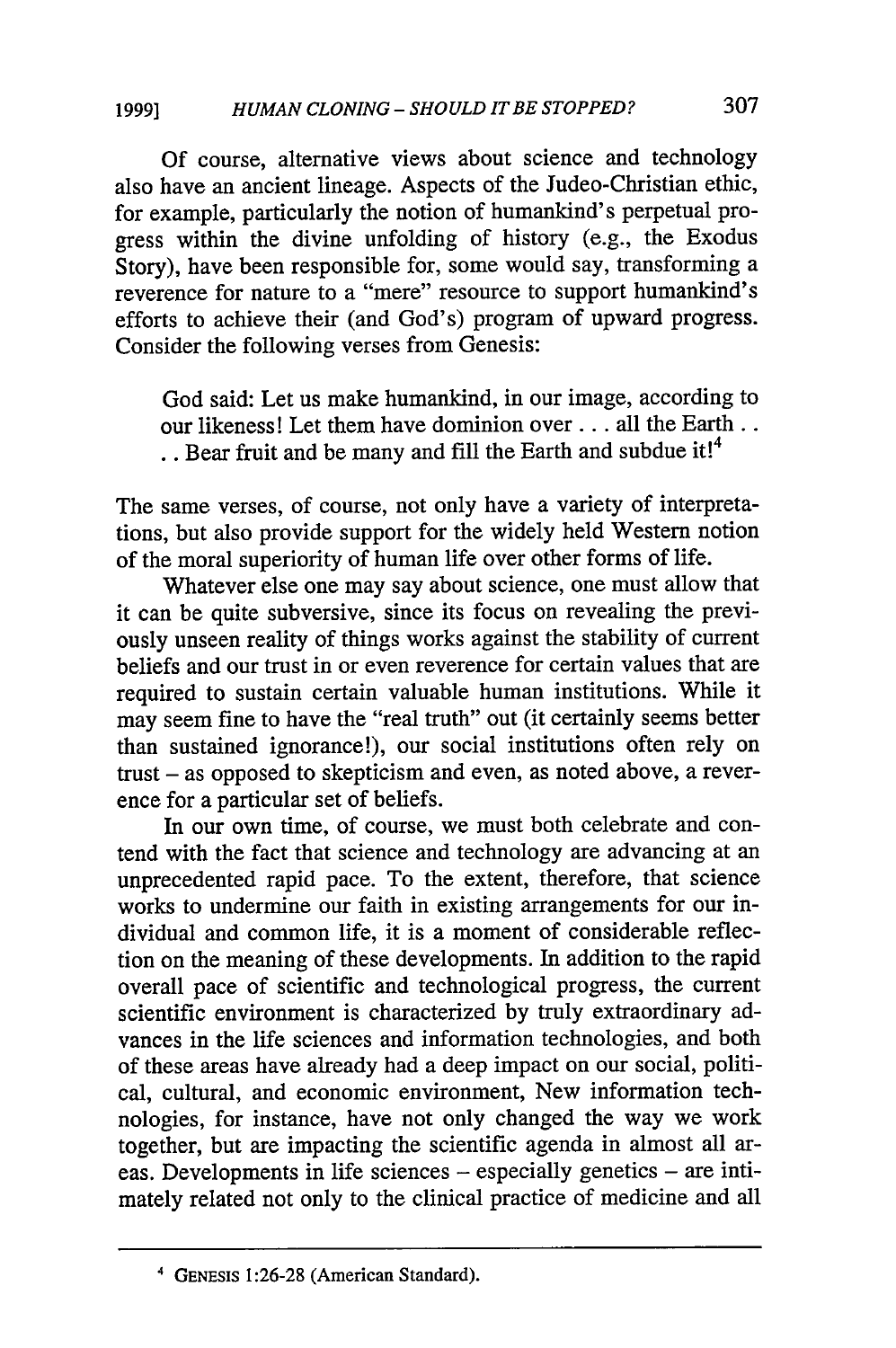aspects of agriculture, but to issues of how we understand birth and death, human identity, the limits (if any) of intellectual property, the social and economic role of free markets, health and safety issues, and the future of our environment.

The impact of these developments has been so startling and perplexing to some, that many observers believe that a considerable level of scientific and technological hostility, supported by a chasm between the dynamic of scientific and technological developments and our general social inertia, is becoming more widespread. Furthermore, at the current time, a growing distrust in both business enterprise, experts of all stripes, and government agencies to take responsible positions in these areas has added to the level of concern.

In such a context, it is always important to remember that anyone who has actually studied the material condition of human societies over time cannot help but be impressed by the contribution of science and technology, not only to a fuller understanding of the natural world and a fuller expression of our humanity, but to the reduction of individual human suffering. Nevertheless, as with the Ancients, we must continue to acknowledge that while there does not seem to be anything particularly convincing about calling new scientific developments or other threats to previous beliefs dehumanizing, these developments do bring in their wake a certain disquiet and perplexity to many.

My own view is that sustaining the intellectual authority of the scientific community requires their willingness to take appropriate action as new scientific understandings emerge. This is a social as well as a scientific process. Social decisions are not and cannot be left to scientists alone.

A striking mismatch continues to exist between the concerns of public policymakers and scientists. The concerns of scientists focus on issues of cost, risk, and benefit. The concerns of the public, however, focus on moral acceptability. Science, however, does not deal with issues like better or worse, or have much to say about freedom, virtue, childhood, identity, etc. - issues which have seemed to matter to us for a long time. We need to acknowledge that there is much about the conduct of life that is not addressed by science.

Does our survival as humans require a shift in our values and aspirations? Is it true that the only way we save our souls is to find some moral compass, or moral limits, to our desire to conquer and control all and to possess all? Perhaps only such limits can save us